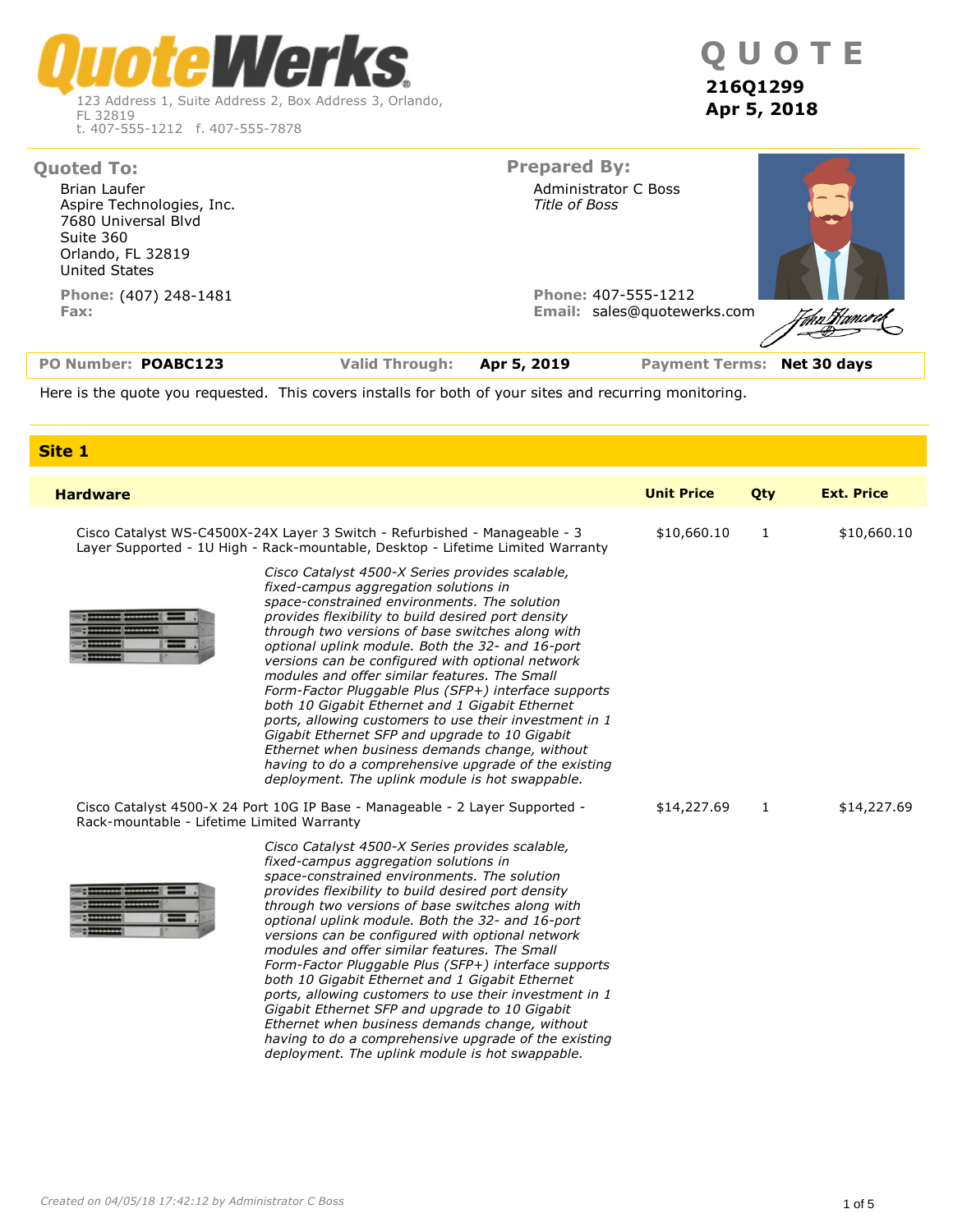|                                                                                                                                                                                                                                                                                                                                                                                               |                                                                                                                                                                                                                                                                                                                                                                                                                                                                                                                                                                                                                                                                                                                                                                                                                                                                                                                                                                                                                                                                                                                                                                                                                                                                                                                                                                                                                                                                           | <b>Unit Price</b>      | Otv            | <b>Ext. Price</b>    |
|-----------------------------------------------------------------------------------------------------------------------------------------------------------------------------------------------------------------------------------------------------------------------------------------------------------------------------------------------------------------------------------------------|---------------------------------------------------------------------------------------------------------------------------------------------------------------------------------------------------------------------------------------------------------------------------------------------------------------------------------------------------------------------------------------------------------------------------------------------------------------------------------------------------------------------------------------------------------------------------------------------------------------------------------------------------------------------------------------------------------------------------------------------------------------------------------------------------------------------------------------------------------------------------------------------------------------------------------------------------------------------------------------------------------------------------------------------------------------------------------------------------------------------------------------------------------------------------------------------------------------------------------------------------------------------------------------------------------------------------------------------------------------------------------------------------------------------------------------------------------------------------|------------------------|----------------|----------------------|
|                                                                                                                                                                                                                                                                                                                                                                                               | Cisco Catalyst 4500-X Ethernet Switch - Manageable - Modular - 2 Layer Supported<br>- Rack-mountable, Desktop - Lifetime Limited Warranty<br>Cisco Catalyst 4500-X Series provides scalable,<br>fixed-campus aggregation solutions in<br>space-constrained environments. The solution<br>provides flexibility to build desired port density<br>through two versions of base switches along with<br>optional uplink module. Both the 32- and 16-port<br>versions can be configured with optional network<br>modules and offer similar features. The Small<br>Form-Factor Pluggable Plus (SFP+) interface supports<br>both 10 Gigabit Ethernet and 1 Gigabit Ethernet<br>ports, allowing customers to use their investment in 1<br>Gigabit Ethernet SFP and upgrade to 10 Gigabit<br>Ethernet when business demands change, without<br>having to do a comprehensive upgrade of the existing<br>deployment. The uplink module is hot swappable.                                                                                                                                                                                                                                                                                                                                                                                                                                                                                                                              | \$19,918.76            | - 1            | \$19,918.76          |
| <b>Software</b>                                                                                                                                                                                                                                                                                                                                                                               |                                                                                                                                                                                                                                                                                                                                                                                                                                                                                                                                                                                                                                                                                                                                                                                                                                                                                                                                                                                                                                                                                                                                                                                                                                                                                                                                                                                                                                                                           | <b>Unit Price</b>      | Qty            | <b>Ext. Price</b>    |
| Package - Firmware<br>diado.<br>CE Published Cisco IOS<br>Inside Cisco IOS<br>Software Architecture<br>As answering guide be contemporating the stress<br>You Belley symbol CCF To:<br>Carlo Marjey, CCF No. 1521-<br>Ross White, CCF No. 2620<br>Package - Firmware<br>entitudo.<br>Software Architecture<br>An expective guide to understanding the starties<br>Cortis Marphy, COE No. 1521 | Cisco IOS - AISK9-AESK9 FEAT SET FACTORY UPG 12.4(22)T - Product Upgrade<br>Cisco IOS Software Release 12.4T integrates a<br>portfolio of new capabilities, including security, voice,<br>and wireless, with powerful hardware support to<br>deliver advanced services for Enterprise and access<br>customers.<br>Release 12.4(22)T, the latest release of the 12.4T<br>family, delivers QoS support for IPSec tunnels,<br>Trusted Relay Point (TRP) IOS firewall security for<br>unified communications, flexible NetFlow<br>enhancements, and support for the Cisco 880 SRST<br>and 880G Integrated Services Routers.<br>Cisco IOS - SPSK9-IPV FEAT SET FACTORY UPG v.12.4(24)T - Product Upgrade<br>Cisco IOS Software Release 12.4T integrates a<br>portfolio of new capabilities, including security, voice,<br>and IP services, with powerful hardware support to<br>deliver advanced services for enterprise and access<br>customers.<br>Release 12.4(24)T, the latest release of the 12.4T<br>family, adds Cisco IOS BGP Support for 4-byte<br>Autonomous System Numbers (ASN),<br>Application-Based Routing for Mobile Router (MR)<br>Multi-Path Support, Web Services Management Agent<br>(WSMA) for advanced embedded capabilities to<br>provision, manage, configure and adapt Cisco<br>devices, Smart Call Home Support for the Cisco 7200<br>Series Router, and Cisco Unified Communications<br>Manager Express and Cisco Unified SRST 7.1<br>enhancements. | \$750.00<br>\$875.00 1 | $\blacksquare$ | \$750.00<br>\$875.00 |
| Firmware<br>cor natural batalons<br>Inside Cisco IOS'<br>Software Architecture<br>As associal guide to understanding the internal<br>representative of Electronics<br>Cartis Margins CO2 No. 1977<br>Reachings CO2 No. 1977<br>Reachings CO2 No. 2022                                                                                                                                         | Cisco IOS - ENTERPRISE SERVICES W/O CRYPTO v.12.4(18) - Complete Product -<br>Cisco IOS Software is the world's leading network<br>infrastructure software, delivering a seamless<br>integration of technology innovation, business-critical<br>services, and hardware support. Currently operating<br>on millions of active systems, ranging from the small<br>home office router to the core systems of the world's<br>largest service provider networks, Cisco IOS Software<br>is the most widely leveraged network infrastructure<br>software in the world.<br>One of the most significant delivery milestones for<br>Cisco IOS Software is the introduction of a new major<br>release, which ships once every two years, delivers<br>hundreds of advanced capabilities, and aggregates<br>multiple prior releases into a synergistic whole.                                                                                                                                                                                                                                                                                                                                                                                                                                                                                                                                                                                                                          | \$5,448.89             |                | \$5,448.89           |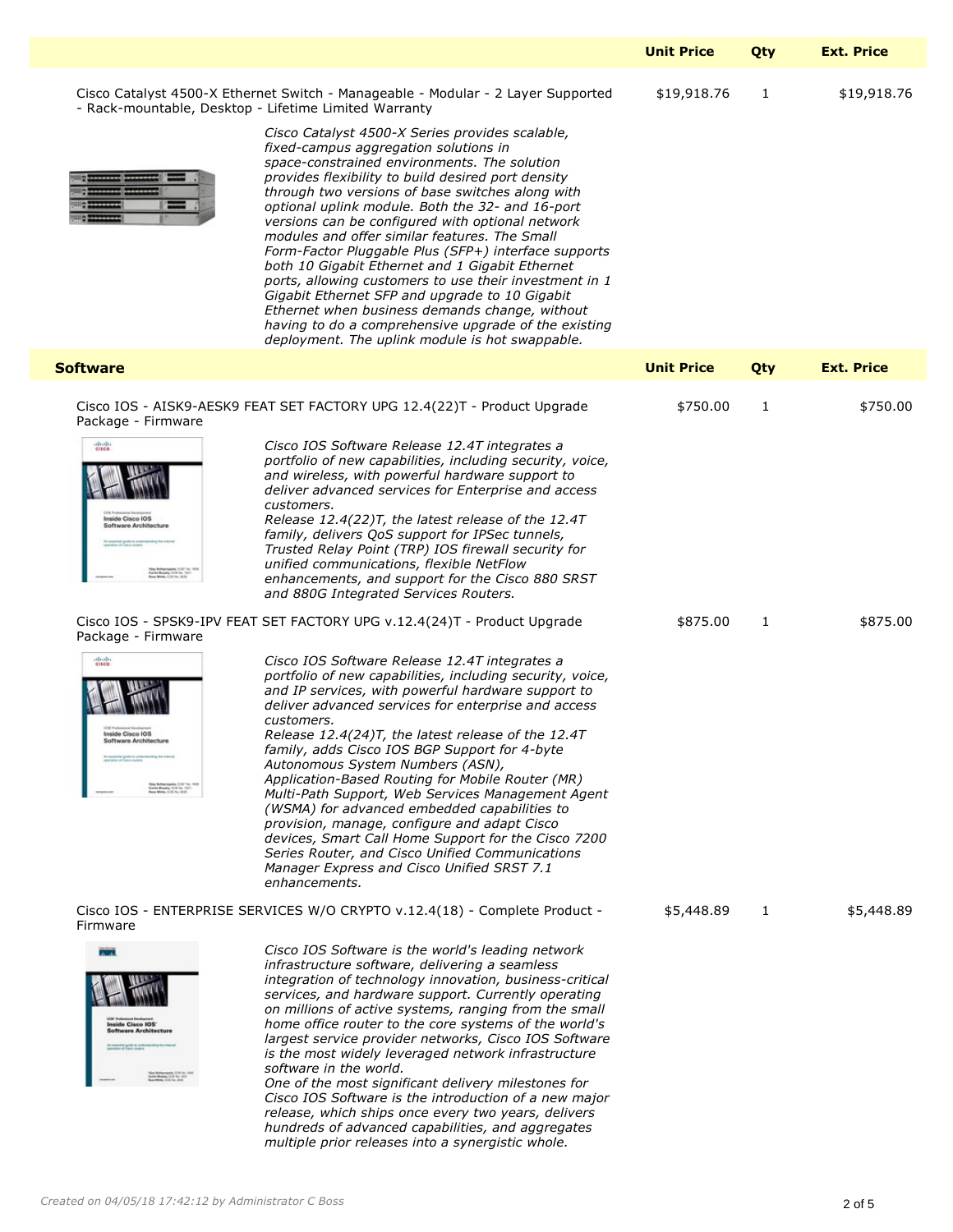| <b>Services</b>            | <b>Unit Price</b>      | Qty | <b>Ext. Price</b>                                              |
|----------------------------|------------------------|-----|----------------------------------------------------------------|
| Installation Charge        | \$300.00               | 1   | \$300.00                                                       |
| Upgrades & Support         | \$599.25               | 1   | \$599.25                                                       |
| Monthly Monitoring Service | \$230.00               | 1   | \$230.00<br>(First Monthly Payment)<br>\$230.00 billed Monthly |
|                            | <b>Site 1 Subtotal</b> |     | \$53,009.69                                                    |

Site 2

| <b>Hardware</b>                                                                                                                                               |                                                                                                                                                                                                                                                                                                                                                                                                                                                                                                                                                                                                                                                                                                                                                                                                                                                                                 | <b>Unit Price</b> | Qty         | <b>Ext. Price</b> |
|---------------------------------------------------------------------------------------------------------------------------------------------------------------|---------------------------------------------------------------------------------------------------------------------------------------------------------------------------------------------------------------------------------------------------------------------------------------------------------------------------------------------------------------------------------------------------------------------------------------------------------------------------------------------------------------------------------------------------------------------------------------------------------------------------------------------------------------------------------------------------------------------------------------------------------------------------------------------------------------------------------------------------------------------------------|-------------------|-------------|-------------------|
| Cisco Catalyst WS-C4500X-24X Layer 3 Switch - Refurbished - Manageable - 3<br>Layer Supported - 1U High - Rack-mountable, Desktop - Lifetime Limited Warranty | \$10,660.10                                                                                                                                                                                                                                                                                                                                                                                                                                                                                                                                                                                                                                                                                                                                                                                                                                                                     | 1                 | \$10,660.10 |                   |
|                                                                                                                                                               | Cisco Catalyst 4500-X Series provides scalable,<br>fixed-campus aggregation solutions in<br>space-constrained environments. The solution<br>provides flexibility to build desired port density<br>through two versions of base switches along with<br>optional uplink module. Both the 32- and 16-port<br>versions can be configured with optional network<br>modules and offer similar features. The Small<br>Form-Factor Pluggable Plus (SFP+) interface supports<br>both 10 Gigabit Ethernet and 1 Gigabit Ethernet<br>ports, allowing customers to use their investment in 1<br>Gigabit Ethernet SFP and upgrade to 10 Gigabit<br>Ethernet when business demands change, without<br>having to do a comprehensive upgrade of the existing<br>deployment. The uplink module is hot swappable.<br>Cisco Catalyst 4500-X 24 Port 10G IP Base - Manageable - 2 Layer Supported - | \$14,227.69       | 1           | \$14,227.69       |
| Rack-mountable - Lifetime Limited Warranty                                                                                                                    |                                                                                                                                                                                                                                                                                                                                                                                                                                                                                                                                                                                                                                                                                                                                                                                                                                                                                 |                   |             |                   |
|                                                                                                                                                               | Cisco Catalyst 4500-X Series provides scalable,<br>fixed-campus aggregation solutions in<br>space-constrained environments. The solution<br>provides flexibility to build desired port density<br>through two versions of base switches along with<br>optional uplink module. Both the 32- and 16-port<br>versions can be configured with optional network<br>modules and offer similar features. The Small<br>Form-Factor Pluggable Plus (SFP+) interface supports<br>both 10 Gigabit Ethernet and 1 Gigabit Ethernet<br>ports, allowing customers to use their investment in 1<br>Gigabit Ethernet SFP and upgrade to 10 Gigabit<br>Ethernet when business demands change, without<br>having to do a comprehensive upgrade of the existing<br>deployment. The uplink module is hot swappable.                                                                                 |                   |             |                   |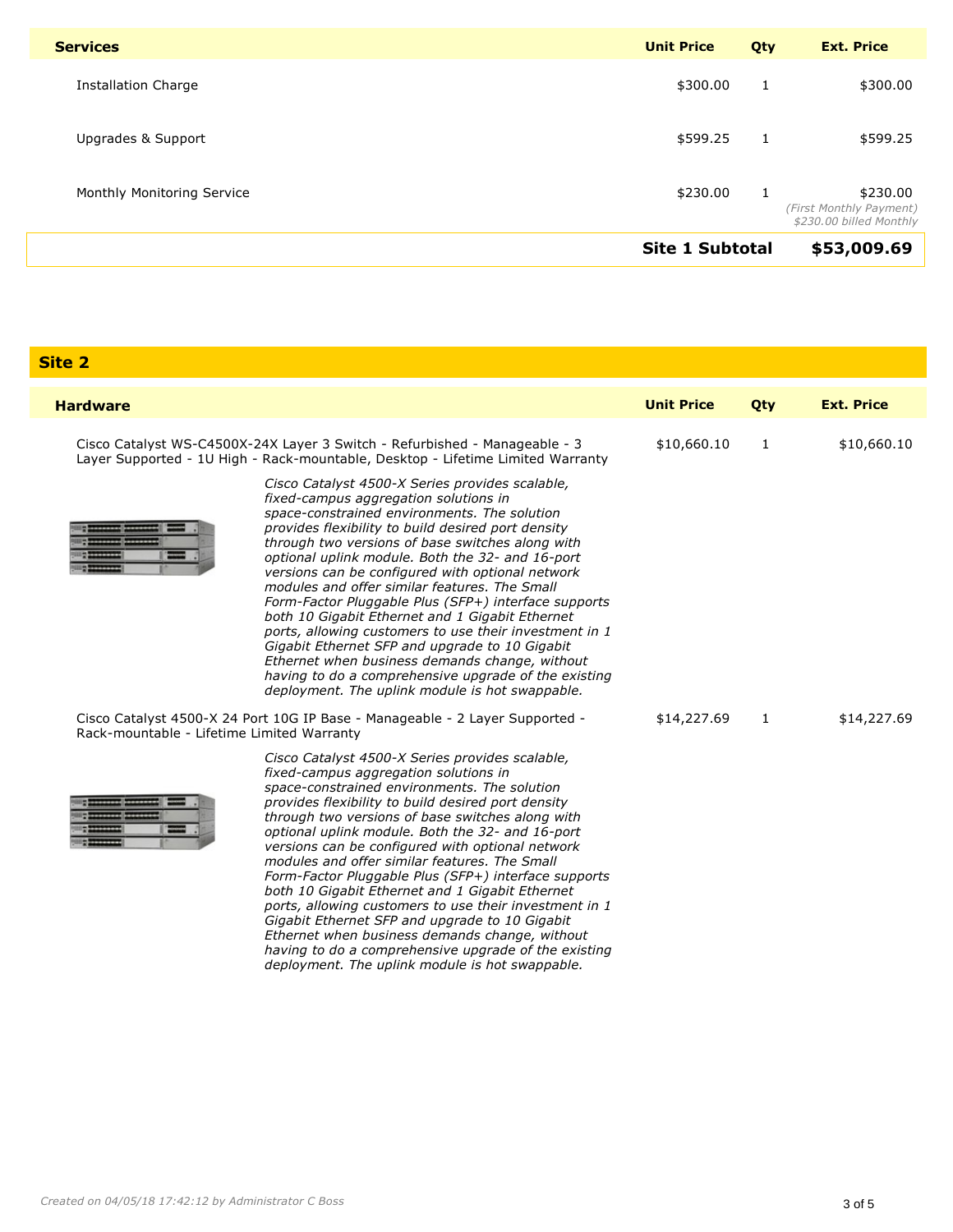|                                                                                                                                                                                                                                                                                                                                                                                               |                                                                                                                                                                                                                                                                                                                                                                                                                                                                                                                                                                                                                                                                                                                                                                                                                                                                                                                                                                                                                                                                                                                                                                                                                                                                                                                                                                                                                                                                           | <b>Unit Price</b>      | Otv            | <b>Ext. Price</b>    |
|-----------------------------------------------------------------------------------------------------------------------------------------------------------------------------------------------------------------------------------------------------------------------------------------------------------------------------------------------------------------------------------------------|---------------------------------------------------------------------------------------------------------------------------------------------------------------------------------------------------------------------------------------------------------------------------------------------------------------------------------------------------------------------------------------------------------------------------------------------------------------------------------------------------------------------------------------------------------------------------------------------------------------------------------------------------------------------------------------------------------------------------------------------------------------------------------------------------------------------------------------------------------------------------------------------------------------------------------------------------------------------------------------------------------------------------------------------------------------------------------------------------------------------------------------------------------------------------------------------------------------------------------------------------------------------------------------------------------------------------------------------------------------------------------------------------------------------------------------------------------------------------|------------------------|----------------|----------------------|
|                                                                                                                                                                                                                                                                                                                                                                                               | Cisco Catalyst 4500-X Ethernet Switch - Manageable - Modular - 2 Layer Supported<br>- Rack-mountable, Desktop - Lifetime Limited Warranty<br>Cisco Catalyst 4500-X Series provides scalable,<br>fixed-campus aggregation solutions in<br>space-constrained environments. The solution<br>provides flexibility to build desired port density<br>through two versions of base switches along with<br>optional uplink module. Both the 32- and 16-port<br>versions can be configured with optional network<br>modules and offer similar features. The Small<br>Form-Factor Pluggable Plus (SFP+) interface supports<br>both 10 Gigabit Ethernet and 1 Gigabit Ethernet<br>ports, allowing customers to use their investment in 1<br>Gigabit Ethernet SFP and upgrade to 10 Gigabit<br>Ethernet when business demands change, without<br>having to do a comprehensive upgrade of the existing<br>deployment. The uplink module is hot swappable.                                                                                                                                                                                                                                                                                                                                                                                                                                                                                                                              | \$19,918.76            | - 1            | \$19,918.76          |
| <b>Software</b>                                                                                                                                                                                                                                                                                                                                                                               |                                                                                                                                                                                                                                                                                                                                                                                                                                                                                                                                                                                                                                                                                                                                                                                                                                                                                                                                                                                                                                                                                                                                                                                                                                                                                                                                                                                                                                                                           | <b>Unit Price</b>      | Qty            | <b>Ext. Price</b>    |
| Package - Firmware<br>diado.<br>CE Published Cisco IOS<br>Inside Cisco IOS<br>Software Architecture<br>As answering guide be contemporating the stress<br>You Belley symbol CCF To:<br>Carlo Marjey, CCF No. 1521-<br>Ross White, CCF No. 2620<br>Package - Firmware<br>entitudo.<br>Software Architecture<br>An expective guide to understanding the starties<br>Cortis Marphy, COE No. 1521 | Cisco IOS - AISK9-AESK9 FEAT SET FACTORY UPG 12.4(22)T - Product Upgrade<br>Cisco IOS Software Release 12.4T integrates a<br>portfolio of new capabilities, including security, voice,<br>and wireless, with powerful hardware support to<br>deliver advanced services for Enterprise and access<br>customers.<br>Release 12.4(22)T, the latest release of the 12.4T<br>family, delivers QoS support for IPSec tunnels,<br>Trusted Relay Point (TRP) IOS firewall security for<br>unified communications, flexible NetFlow<br>enhancements, and support for the Cisco 880 SRST<br>and 880G Integrated Services Routers.<br>Cisco IOS - SPSK9-IPV FEAT SET FACTORY UPG v.12.4(24)T - Product Upgrade<br>Cisco IOS Software Release 12.4T integrates a<br>portfolio of new capabilities, including security, voice,<br>and IP services, with powerful hardware support to<br>deliver advanced services for enterprise and access<br>customers.<br>Release 12.4(24)T, the latest release of the 12.4T<br>family, adds Cisco IOS BGP Support for 4-byte<br>Autonomous System Numbers (ASN),<br>Application-Based Routing for Mobile Router (MR)<br>Multi-Path Support, Web Services Management Agent<br>(WSMA) for advanced embedded capabilities to<br>provision, manage, configure and adapt Cisco<br>devices, Smart Call Home Support for the Cisco 7200<br>Series Router, and Cisco Unified Communications<br>Manager Express and Cisco Unified SRST 7.1<br>enhancements. | \$750.00<br>\$875.00 1 | $\blacksquare$ | \$750.00<br>\$875.00 |
| Firmware<br>cor natural batalons<br>Inside Cisco IOS'<br>Software Architecture<br>As associal guide to understanding the internal<br>representative of Electronics<br>Cartis Margins CO2 No. 1977<br>Reachings CO2 No. 1977<br>Reachings CO2 No. 2022                                                                                                                                         | Cisco IOS - ENTERPRISE SERVICES W/O CRYPTO v.12.4(18) - Complete Product -<br>Cisco IOS Software is the world's leading network<br>infrastructure software, delivering a seamless<br>integration of technology innovation, business-critical<br>services, and hardware support. Currently operating<br>on millions of active systems, ranging from the small<br>home office router to the core systems of the world's<br>largest service provider networks, Cisco IOS Software<br>is the most widely leveraged network infrastructure<br>software in the world.<br>One of the most significant delivery milestones for<br>Cisco IOS Software is the introduction of a new major<br>release, which ships once every two years, delivers<br>hundreds of advanced capabilities, and aggregates<br>multiple prior releases into a synergistic whole.                                                                                                                                                                                                                                                                                                                                                                                                                                                                                                                                                                                                                          | \$5,448.89             |                | \$5,448.89           |